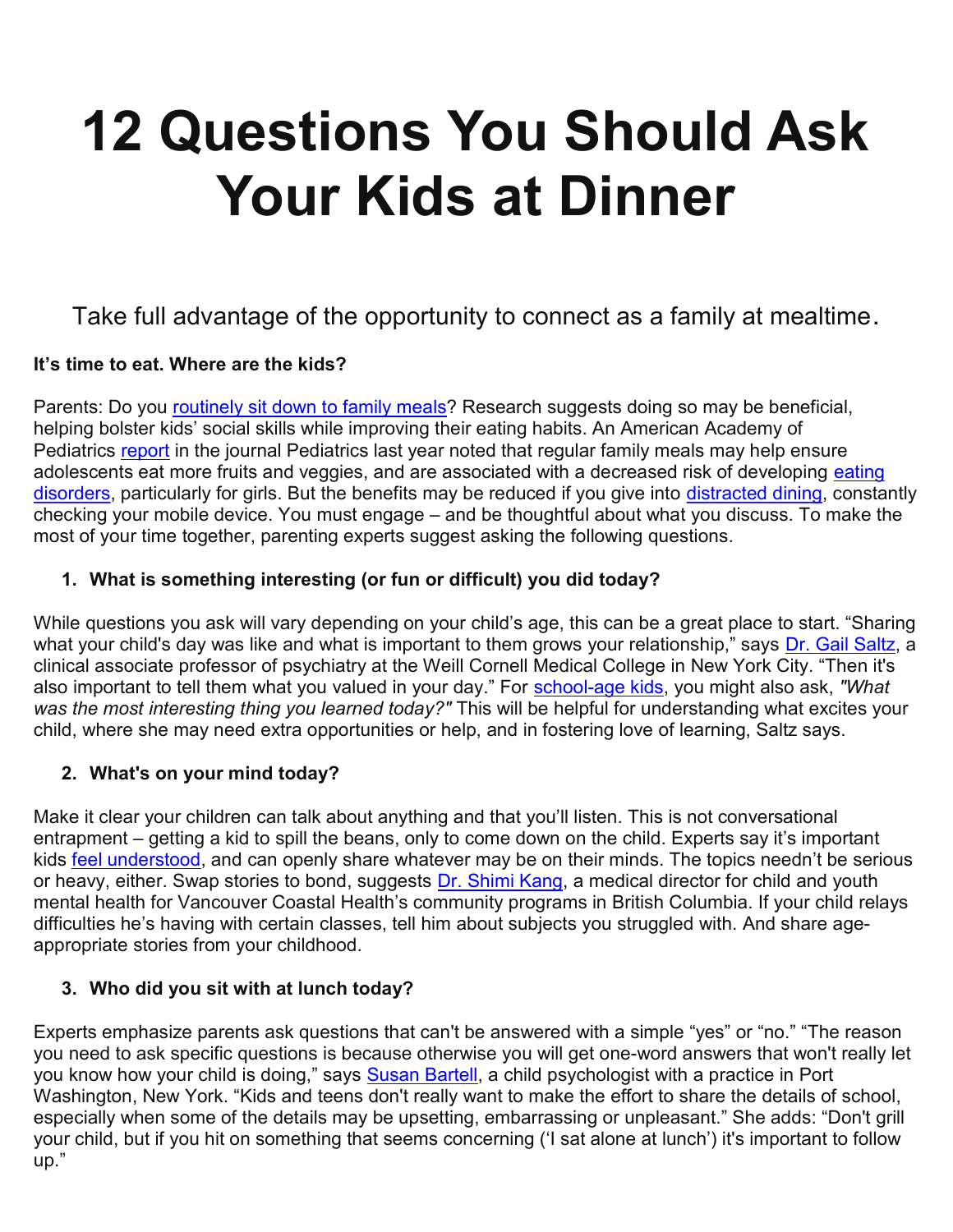## 4. Can I tell you about something crazy that happened to me today?

OK, maybe it wasn't that crazy, and you might dismiss this question as merely a request to share your story – but that's the point. "Kids are developmentally quite self-centered. Learning to care about others starts at home, but only if they are shown how to care about the lives of others," Bartell says. "It is up to you to show them that it is important that they care about your world. This not only teaches them to think beyond themselves, it also helps them feel good that you want them as an audience. In the same way, you can ask their opinions, especially as they get a bit older."

## 5. What are all the things you're grateful for today?

Nancy Buck, a developmental psychologist based in Denver, recommends using mealtime as an opportunity to talk about ideas, values or principles you believe are important to teach and instill in your kids. "This is not the time to lecture, but instead is the time to get curious and share," she says. Along with discussing values your family holds dear, experts say teaching children how to express gratitude is important for their development and overall well-being. Research also links feeling grateful – and being able to express gratitude – with improved relationships and happiness.

## 6. Do you feel full?

For very young kids, Jill Castle – a registered dietitian and childhood nutrition expert based in New Canaan, Connecticut – suggests alternatively asking: "What does your tummy tell you? Is your tummy still hungry or happy?" Not every piece of dinner table conversation needs to be high-minded. Kids and adults can benefit from paying attention to internal cues, like the feeling of hunger, and mindful eating. "Talking about hunger, fullness and satisfaction helps children become aware of their appetite," Castle says. This is preferable to relying on external cues – like an adult telling a child he or she must eat a certain number of bites – that can lead to overeating.

## 7. What made you laugh recently?

Understanding how your child is feeling about life requires learning more about the way they experience their days – not simply what happened. "When did you experience joy today?" is another question you could ask, Buck suggests. Just as with language development or math, children must learn how to understand and manage their emotions, such as through interactions with parents, teachers and other adults as well as peers. To gauge whether they've had a great day or a lousy one, you might also ask, "How would you rate your day on a scale of 1 to 10?" Then take the opportunity to further understand what's behind their feelings.

### 8. Do you have any questions about what's going on in the news?

In this hyper-connected, politically charged modern era, kids and adolescents – like adults – are often bombarded with more information than they can handle. This can cause anxiety, and may ultimately lead to concerns or questions they might not feel at liberty to raise. "Kids hear stuff and don't always understand what it's about or how it makes sense in their world," Saltz says. "Asking your child what's on their radar and discussing their take is useful to correct misperceptions, quell fears [and] be aware of their world."

### 9. What do you want to do tomorrow?

Take time to involve your child in making plans for the family, like determining how to get the most out of winter. By doing so, you can use dinner as a chance to talk about what he or she is looking forward to doing, in addition to reflecting on what's happened in your child's life. It could involve discussing family vacation plans or just sticking to how you'd like to spend the next 24 hours. Another approach to capture your child's changing interests: "What activities do you enjoy most these days?"